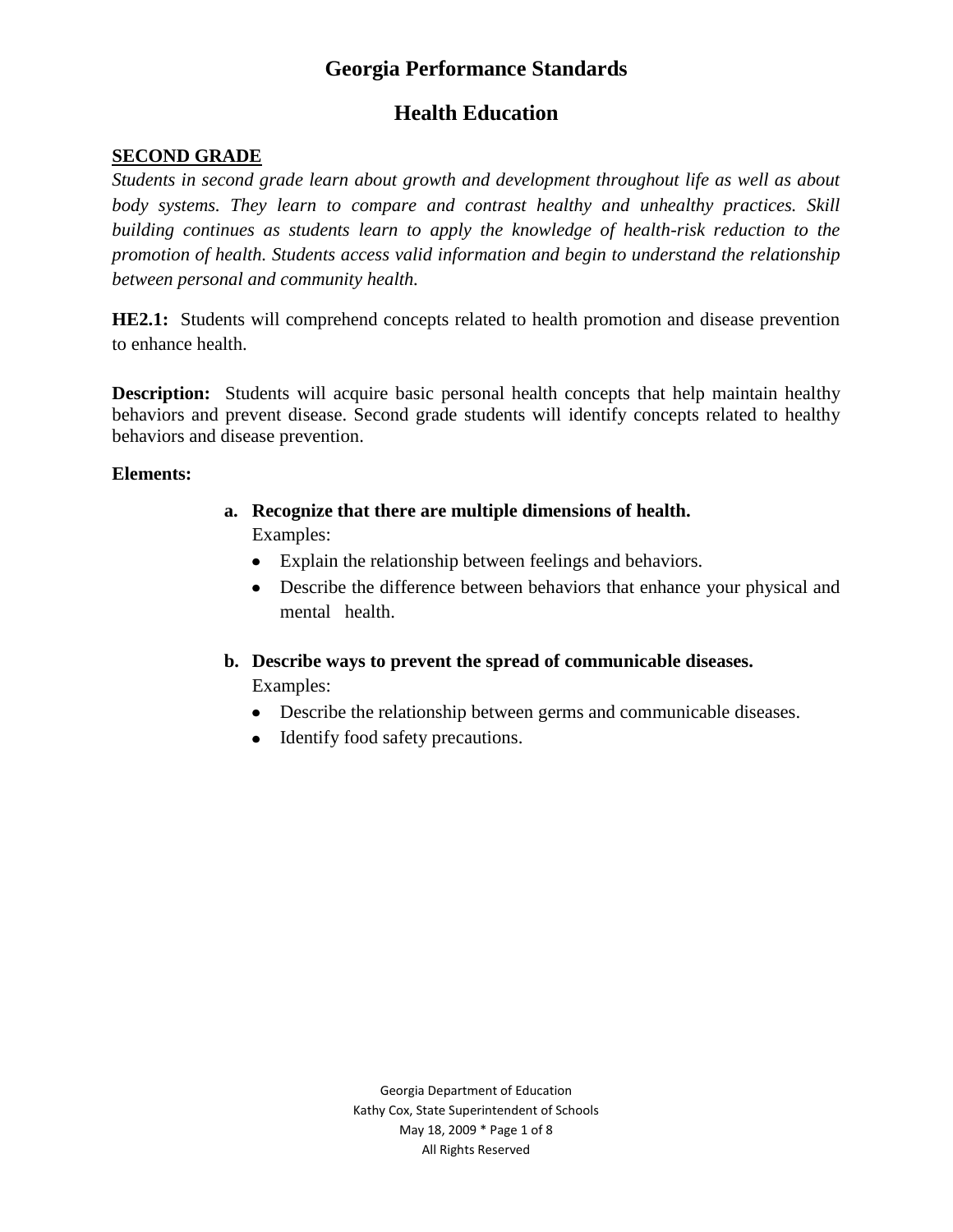## **Health Education**

**HE2.2:** Analyze the influence of family, peers, culture, media, technology, and other factors on health behaviors.

**Description:** Students will analyze the influence of family, peers, culture, media, technology, and other factors on health behaviors. Second grade students will identify and discuss internal and external factors that influence their personal health.

#### **Elements:**

**a. Discuss how the family influences personal health practices and behaviors.**

Examples:

- Discuss the importance of each family member in promoting healthy lifestyles.
- Discuss the importance of family rules and the consequences that can occur from not following established rules.

#### **b. Describe how the media can impact health behaviors.**

Examples:

- Describe how advertisements can influence food choices.
- Explain how television viewing can decrease an individual's level of physical activity.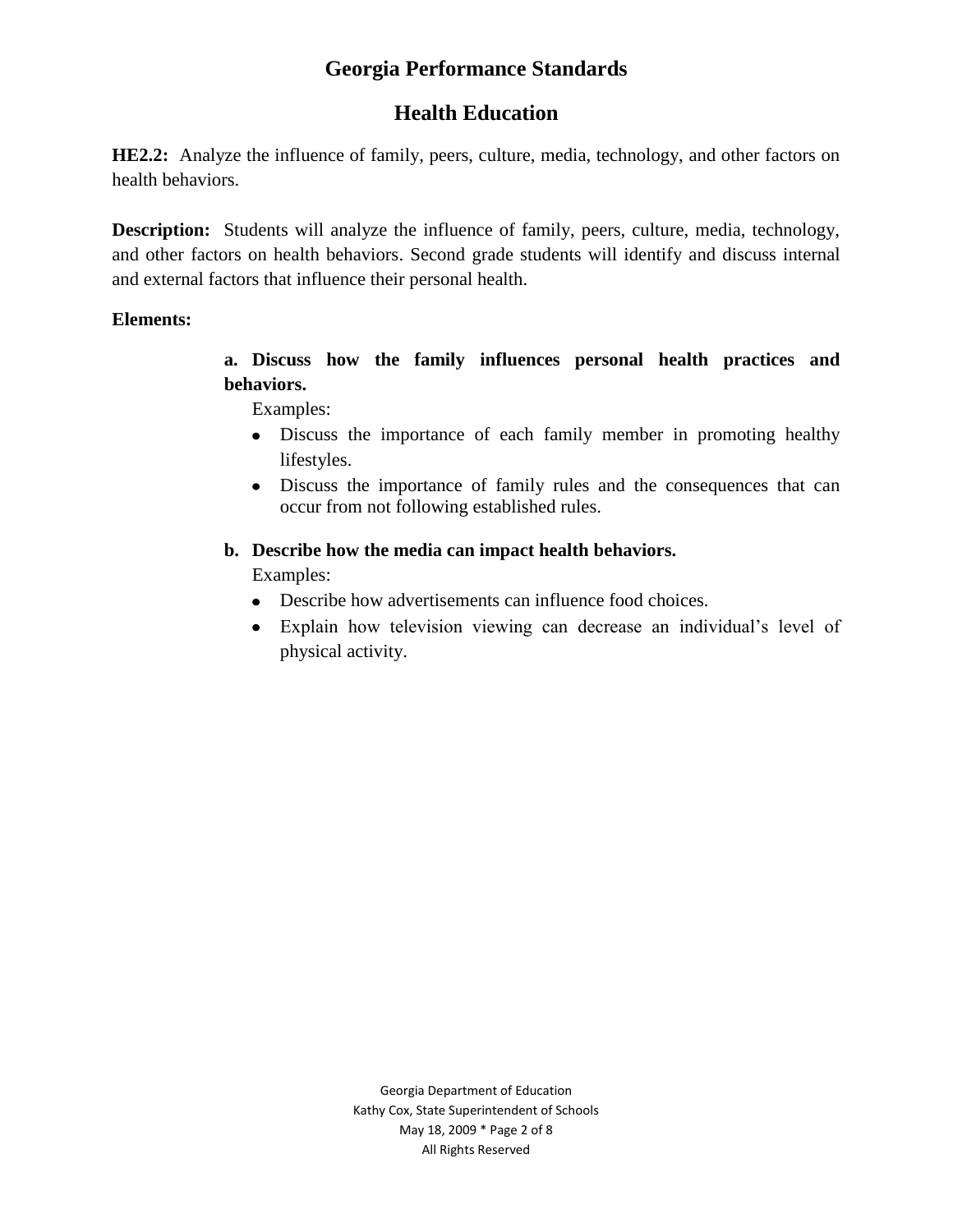# **Health Education**

**HE2.3:** Students will demonstrate the ability to access valid information and products and services to enhance health**.**

**Description:** Students will access valid health information and health-promoting products and services. Second grade students will identify trusted adults, health care professionals, and school and community individuals who can help enhance their health.

#### **Elements:**

- **a. Identify trusted adults and professionals who can help promote health.** Examples:
	- Identify adults with whom students can discuss their feelings.
	- Identify people who can provide accurate information about safety.
- **b. Identify ways to locate school and community health helpers.** Examples:
	- Identify adults and professionals who help to promote regular physical activity.
	- Identify community individuals that would encourage you to "Just Say" NO" to illegal drugs.

Georgia Department of Education Kathy Cox, State Superintendent of Schools May 18, 2009 \* Page 3 of 8 All Rights Reserved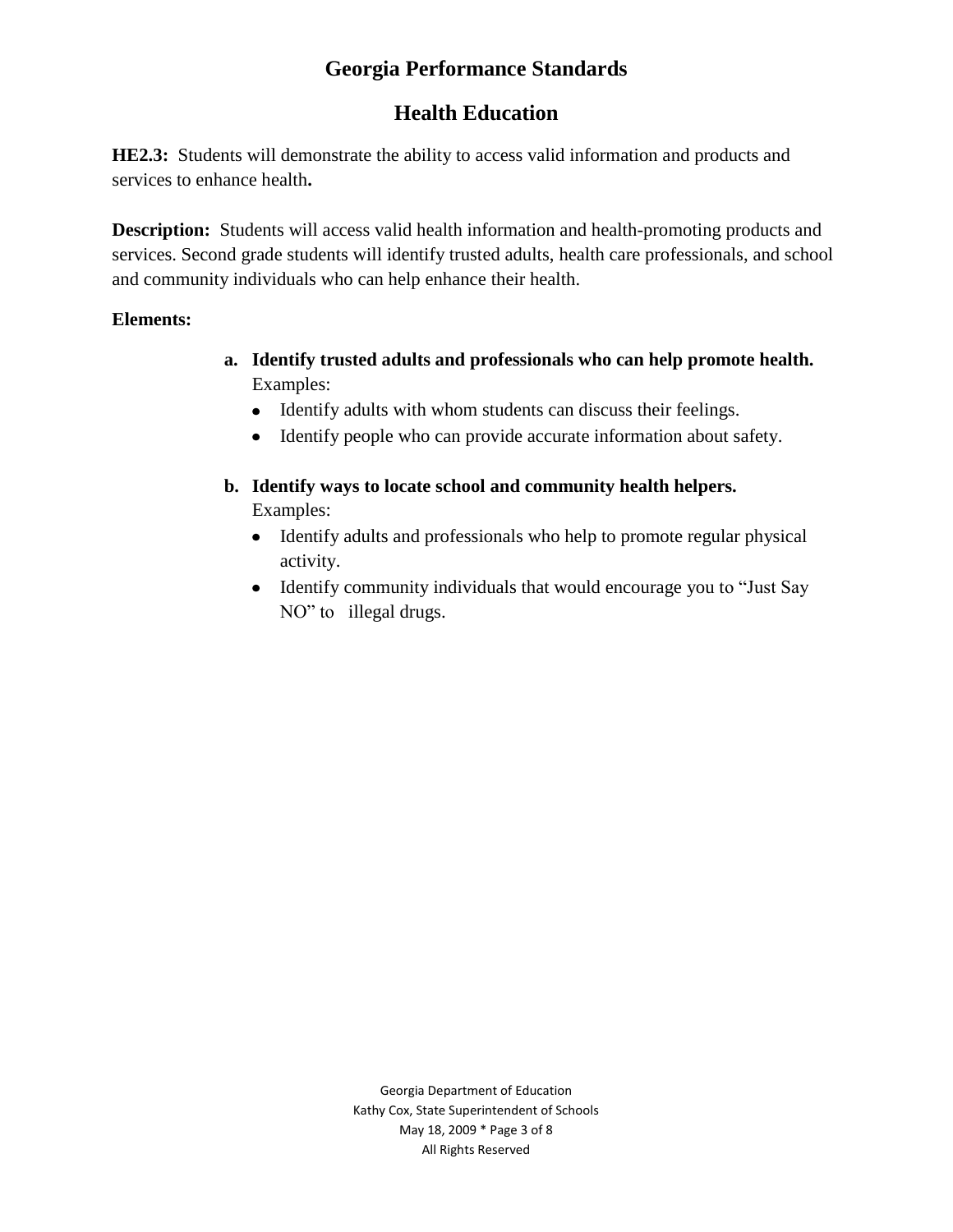# **Health Education**

**HE2.4:** Students will demonstrate the ability to use interpersonal communication skills to enhance health and avoid or reduce health risks.

**Description:** Students will use effective communication skills to enhance personal, family, and community health. Second grade students will demonstrate the ability to identify verbal and nonverbal communication skills as a way to reduce or avoid conflict.

#### **Elements:**

- **a. Demonstrate healthy ways to express needs, wants, and feelings.** Examples:
	- Demonstrate how to express feelings to prevent conflict from starting.
	- Demonstrate empathy for others.

## **b. Demonstrate listening skills to enhance health.**

Examples:

- Show how body language and eye contact can enhance communication.
- Demonstrate techniques of effective listening.

Georgia Department of Education Kathy Cox, State Superintendent of Schools May 18, 2009 \* Page 4 of 8 All Rights Reserved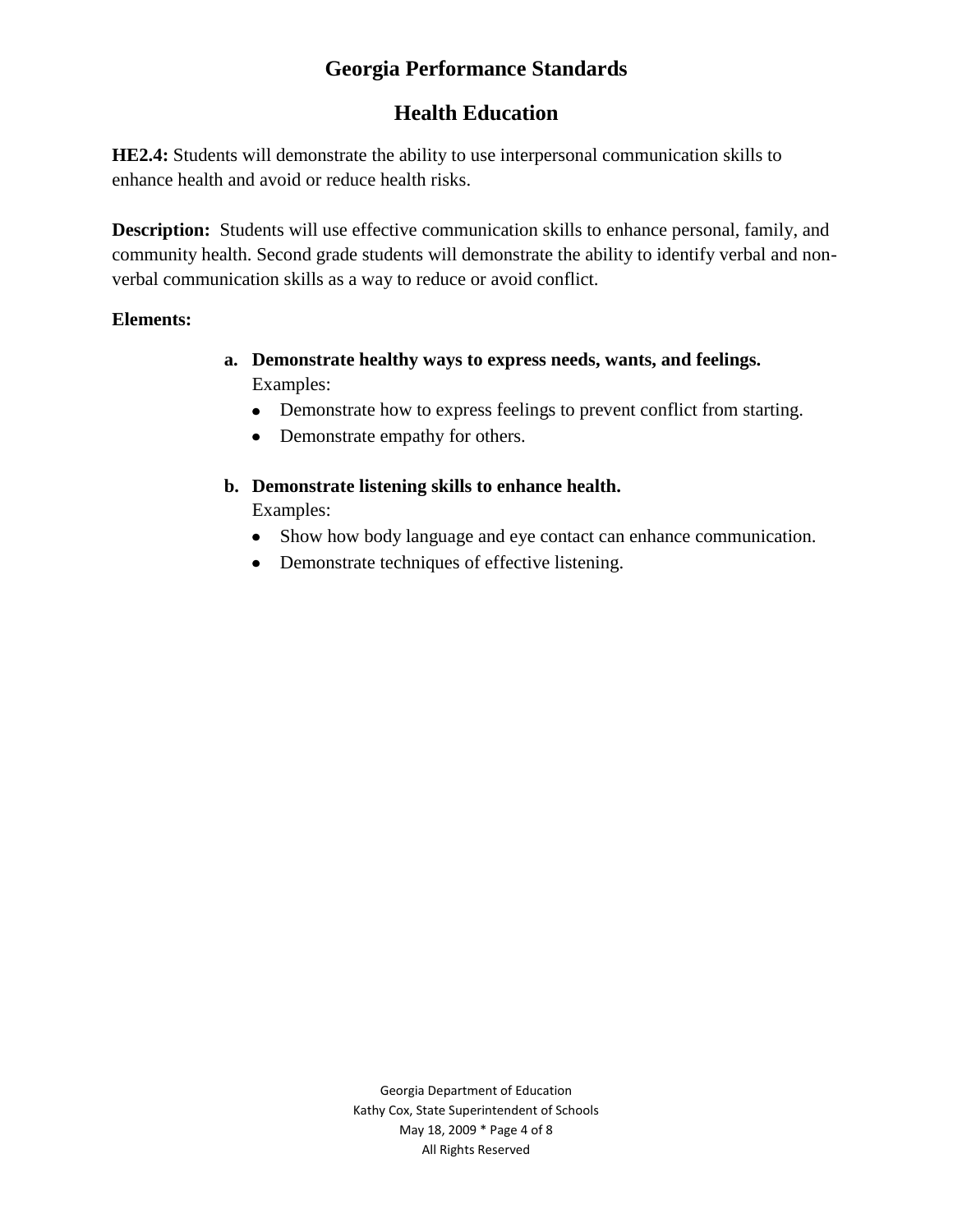# **Health Education**

**HE2.5:** Students will demonstrate the ability to use decision-making skills to enhance health.

**Description:** Students will use decision making skills to identify, apply, and maintain healthenhancing behaviors. Second grade students will utilize their knowledge of health-related situations to describe how they will make a health-enhancing decision.

#### **Elements:**

# **a. Describe a health-related situation.**

Examples:

- Describe what to do when a student feels scared or frightened.
- Explain how to say no to peer pressure to use drugs and alcohol.
- **b. Identify health-related situations when assistance is needed.** Examples:
	- Identify what to do if someone is ill or injured and in need of assistance.
	- Describe what to do if someone is being bullied.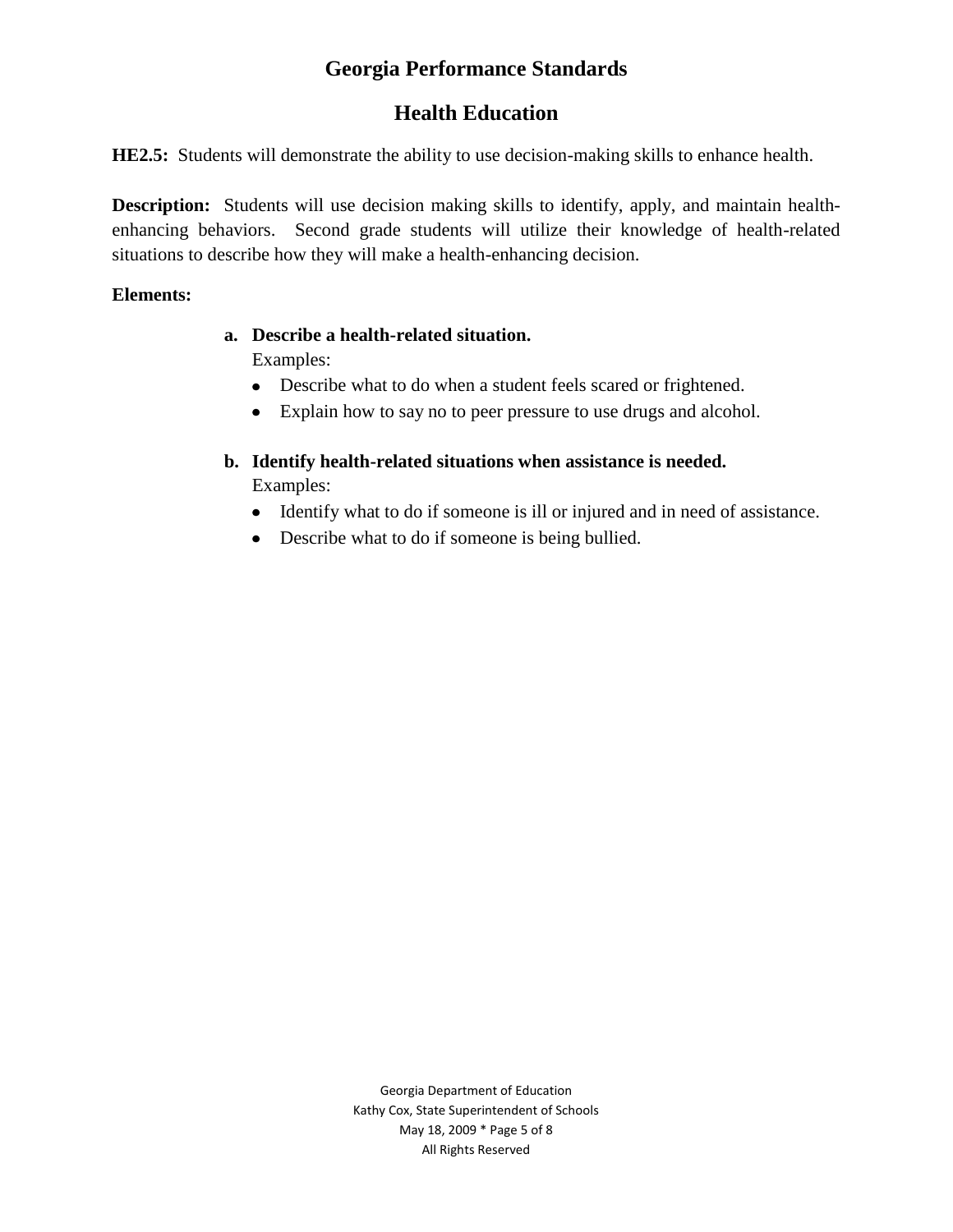# **Health Education**

**HE2.6:** Students will demonstrate the ability to use goal-setting skills to enhance health.

**Description:** Students will use goal-setting skills to identify, apply, and maintain healthenhancing behaviors. Second grade students will implement actions needed to achieve a shortterm personal health goal. They will also explain how others can assist them in meeting their health goals.

## **Elements:**

- **a. Implement actions to achieve a short-term personal health goal.** Examples:
	- Identify safe ways to ride in a vehicle.
	- Set a time limit on the amount of television programming and video games  $\bullet$ per week.
- **b. Identify individuals who can assist in helping achieve a personal goal.** Examples:
	- Describe how individuals can help students reach their dietary goals.
	- Identify people in the school who can assist students in achieving their fitness goals.

Georgia Department of Education Kathy Cox, State Superintendent of Schools May 18, 2009 \* Page 6 of 8 All Rights Reserved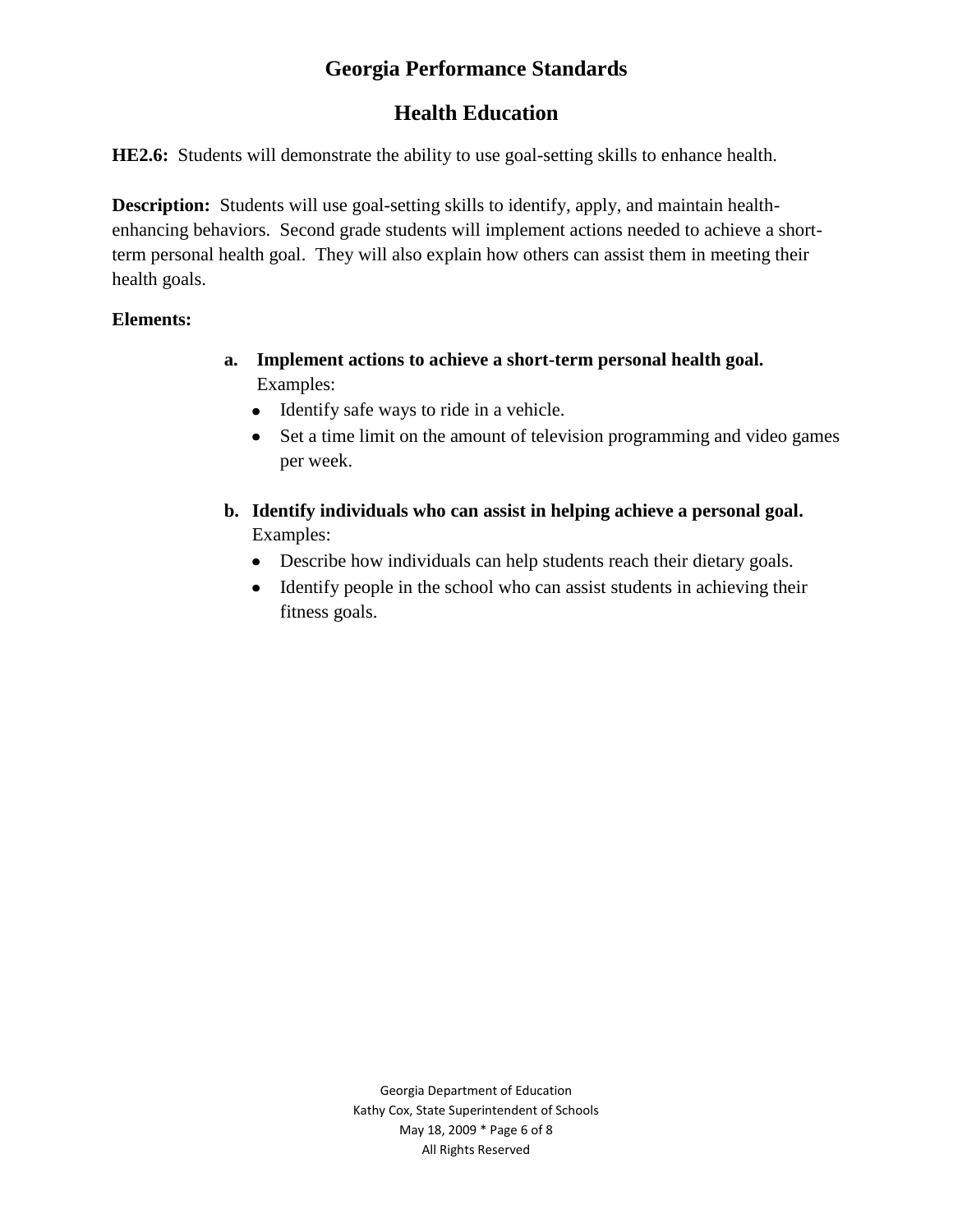# **Health Education**

**HE2.7:** Students will demonstrate the ability to practice health-enhancing behaviors and avoid or reduce health risks.

**Description:** *S*tudents will demonstrate the ability to practice health-enhancing behaviors and avoid or reduce health risks. Second grade students will practice healthy behaviors to prevent injuries, diseases, and disorders.

#### **Elements:**

**a. Demonstrate healthy practices and behaviors to maintain or improve personal health.**

Examples:

- Design a meal based on the food guide pyramid.
- Participate in a role play on how to resist peer pressure to violate family or school rules.
- **b. Demonstrate behaviors that avoid or reduce health risks.** Examples:
	- Describe ways to prevent transmission of head lice.
	- Create a poster showing safety gear used when bicycling.

Georgia Department of Education Kathy Cox, State Superintendent of Schools May 18, 2009 \* Page 7 of 8 All Rights Reserved